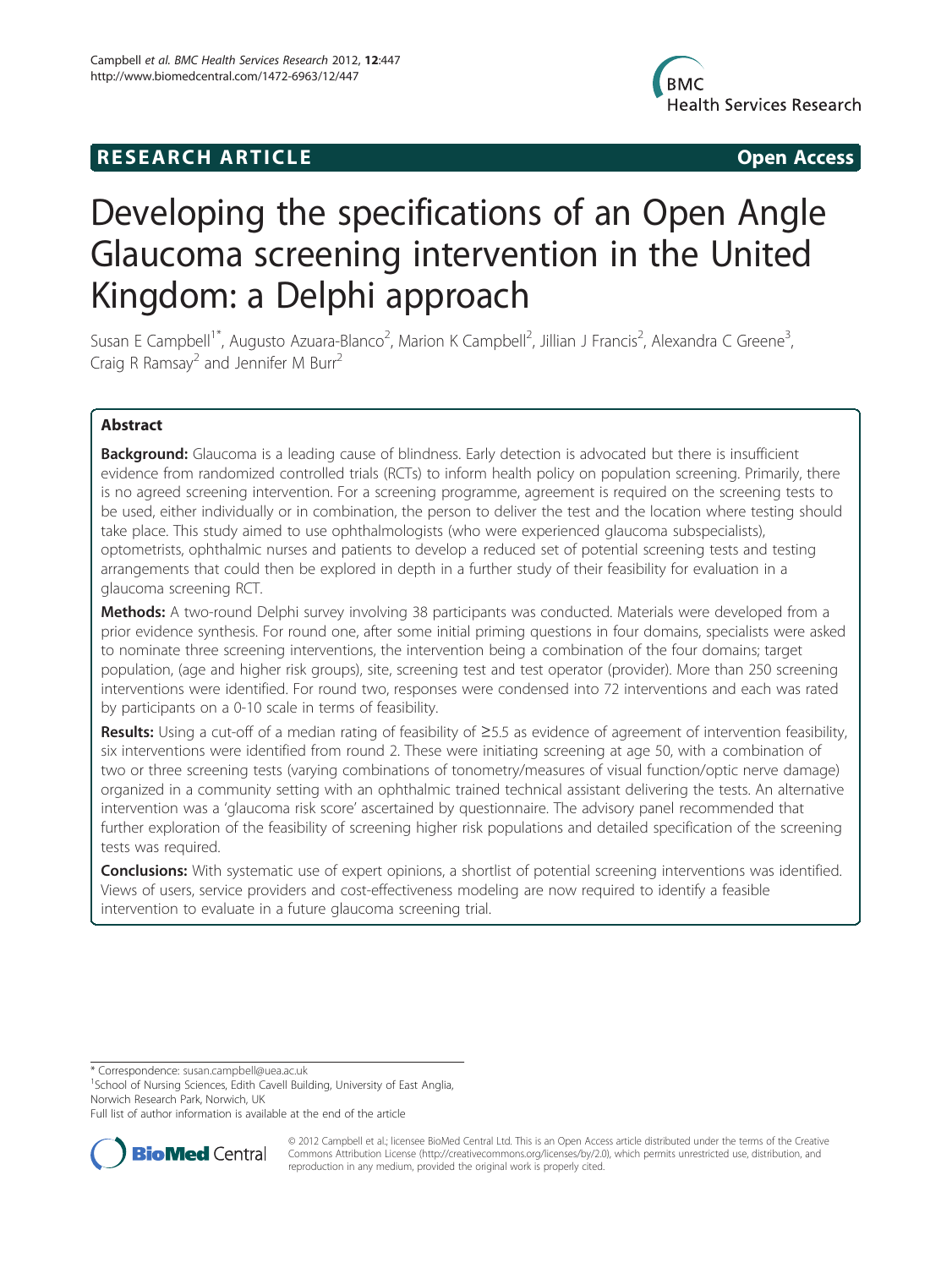## Background

Glaucoma is a chronic progressive eye disease and is the leading cause of irreversible blindness worldwide [\[1](#page-7-0)]. Open Angle Glaucoma (OAG) is the most common form of glaucoma [[2\]](#page-7-0). OAG is asymptomatic until advanced stages of the disease but if identified early, treatment can be relatively effective at reducing the rate of progression [\[3](#page-7-0)]. In the UK, glaucoma is detected by opportunistic case finding usually bay an optometrist. Tests for glaucoma involve assessment of structural changes at the optic nerve head by fundoscopy or imaging, functional visual loss by visual field testing and the level of intraocular pressure. Of an estimated half a million people affected in the UK, estimates from population based studies suggests that less than half have been diagnosed [[4\]](#page-7-0). A population screening programme for OAG has been proposed as a policy to reduce the burden of glaucoma; however, before a screening programme is introduced robust evidence from high quality randomized controlled trials (RCTs) is required to demonstrate that any benefits of screening on reducing sight loss outweigh any potential harms and that this is cost effective [[5\]](#page-7-0).

The available literature on the clinical and costeffectiveness of screening for OAG was summarized in a recent health technology assessment (HTA) [\[6,7](#page-7-0)]. No RCTs of screening were identified [\[6](#page-7-0)]. Prior to the conduct of any large definitive screening trial, evidence is required to develop the components of the screening interventions to be tested. The HTA report identified uncertainties regarding the clinical components of the intervention namely: the selection of optimal screening approaches (including the choice of screening tests); how and where screening should be provided and which healthcare professionals would administer the test; whether the screening process should be limited to individuals in the 'at risk' groups, (e.g. those with a family history of glaucoma in a first degree relative or those of black ethnicity) or to screening based on age criteria alone.

Screening tests should be relatively simple, safe and acceptable to the population being tested and sufficiently sensitive and specific to distinguish those who do or do not have the condition. Facilities should be in place for those screening positive to have further testing to establish a diagnosis [[5\]](#page-7-0).

The process of intervention development requires that the intervention is feasible for both evaluation in the RCT and importantly for any future implementation in a policy context. Thus, in addition to likely future effectiveness identified from evidence synthesis, selection of the optimal glaucoma screening intervention rests on the feasibility and in a service context and on economic considerations.

These criteria may be explored using a range of research methods. The Delphi method provides opportunity for experts to communicate their opinions and knowledge about a complex problem in order to explore options and potentially reach consensus even if they are in geographically dispersed areas. It has application in many fields such as healthcare, education and sociology [[8\]](#page-7-0). It can also help to remove the bias of face to face consensus meetings where interaction can sometimes lead to those with a stronger opinions dominating the decision making process [[9-11](#page-7-0)].

The process is repeated until a level of agreement is reached [[9](#page-7-0)]. This is achieved through a series of questionnaires (known as 'rounds') together with feedback about questionnaire data from earlier rounds [\[12](#page-7-0)]. There are no strict guidelines on the most appropriate number of rounds as this is a function of the complexity of the issues to be decided and the heterogeneity of the sample recruited. However, it generally ranges from two to four rounds [\[11](#page-7-0)-[14](#page-7-0)].

We report a two round Delphi process with experts in the area of glaucoma screening. The purpose of the Delphi was to reduce the many potential components of a screening intervention, in terms of who to screen and how in terms of optimal testing schedule, to a reduced set of potential interventions that could be explored in depth in a qualitative enquiry within a UK National Health Service (NHS) context. The qualitative enquiry has been reported elsewhere [\[15](#page-7-0)].

## Methods

Taking evidence from a prior evidence synthesis [\[8](#page-7-0)] a two-round Delphi process was conducted. Results were then reported to the project advisory panel for discussion and critique of the results. The results including suggestions from the project advisory panel were taken forward to the next stage of the research [[15](#page-7-0),[16](#page-7-0)].

## Group selection

We sampled purposively to include a range of relevant health professional groups (ophthalmologists, optometrists and ophthalmic nurses) as well as patient representation in the UK and internationally [[9](#page-7-0)]. Sampling was weighted in favor of ophthalmologists from the UK (due to their expert knowledge of the NHS system where the proposed trial and future screening policy would be implemented). Ophthalmologists were selected who were subspecialists in glaucoma and had published in the field (in order to examine the views of those treating glaucoma, about the best screening strategies). Those ophthalmologists selected as International experts were members of the World Glaucoma Association consensus panel for screening for glaucoma. Optometrists were selected as they would have additional views particularly on the administration of the tests, nurses who had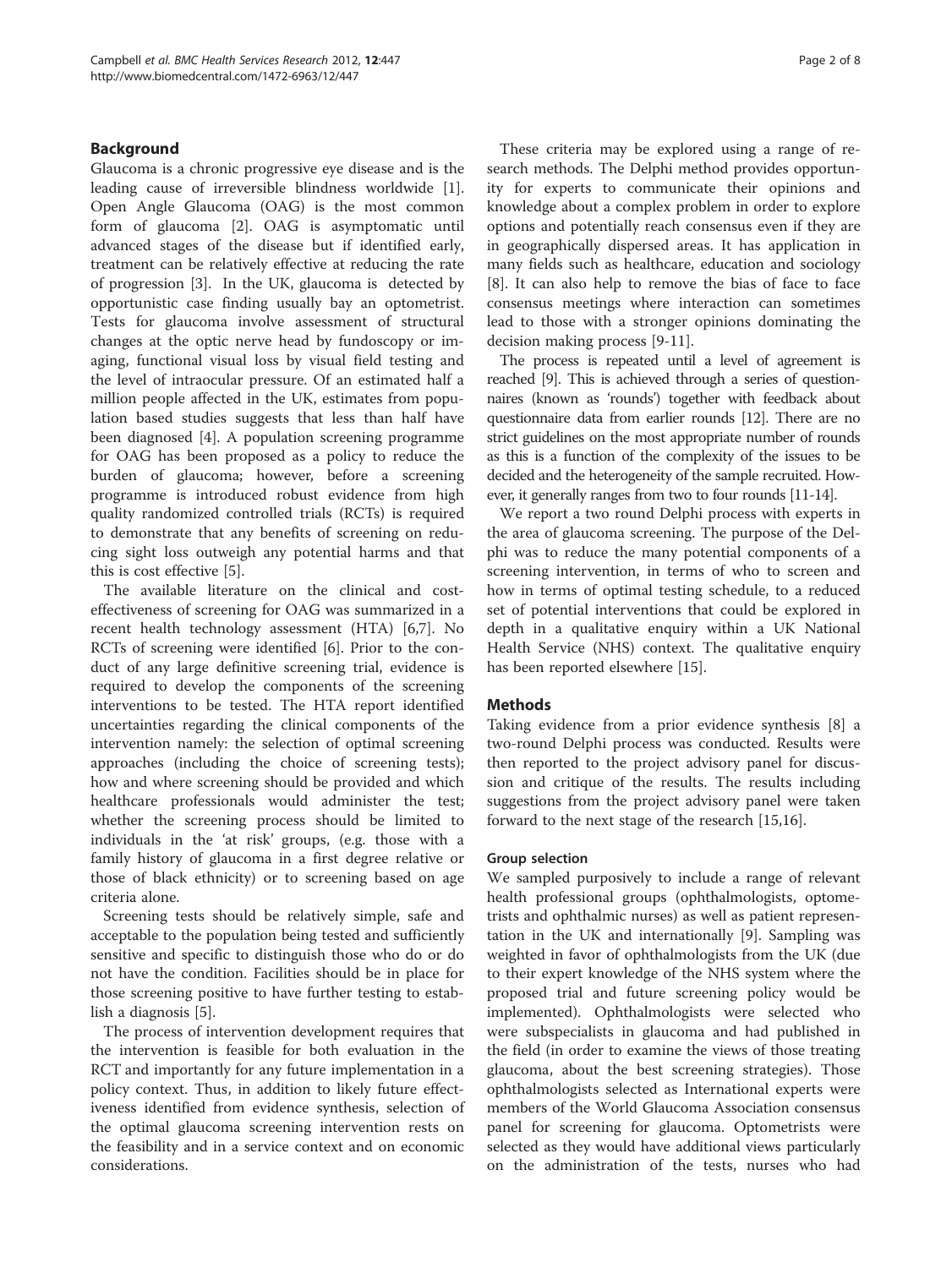training in ophthalmology and patients who were representatives of the International Glaucoma Association.

#### Measures and procedures

The first-round questionnaire was sent with a participant information sheet and an explanation of the attributes of potential glaucoma screening tests to 38 potential participants. The screening tests chosen, and the detail on each test, were based on evidence from a systematic review, and from subsequent reports on population based screening studies [\[4,6,7,17](#page-7-0)-[24](#page-7-0)]. There were three tests of visual function, three tests of optic nerve damage and three alternative methods of measuring intraocular pressure (tonometry). (For details of the screening test attributes see Additional file [1](#page-6-0)).

The questionnaire consisted of four sections. First, participants were invited to rate tests of visual function and structural loss and intraocular pressure on a scale between 0-4 with 4 indicating that the test was 'very suitable' as part of an intervention to be evaluated in a future RCT and 0 indicating that it was 'not suitable'. Second, to suggest one or more tests to be used to screen for glaucoma; third to give their views on the target population, such as age, risk factor, whether screening should be based on age alone and whether screening tests should vary according to the population being screened; and fourth, to suggest the screening site and operator, e.g. the home, mobile van or General Practitioner and who should provide the test, e.g. a nurse, ophthalmologist, optometrist, ophthalmic trained technical assistant, as well as the combinations of where the screening should take place and by whom. These four parts to the questionnaire were essentially to help focus participants into, finally, listing their top three combinations of screening interventions within each of the four domains:, tests, population, provider and site, to be evaluated in the proposed RCT. Free text boxes were provided to allow participants to add additional comments.

Results from the first round questionnaire for each section of testing strategy, target population, screening site and operator were fed back to 31 (82%) of the 38 participants who completed round one and two participants who were unable to complete round one but could take part in round two (Additional file [2,](#page-6-0) feedback to participants). Then the second questionnaire presented the combinations of screening interventions which each participant had identified in the final part of the round one questionnaire. As there were more than 250 combinations we condensed responses into common themes. For example for the location of the test, mobile van, the General Practitioners' surgery, or a retail setting were represented as a community-based "visual screening centre" (VSC). This condensing process resulted in a questionnaire consisting of 72 combinations being sent

to participants. Eight of these combinations were chosen by more than one participant and were automatically included in the second round (Table [1\)](#page-3-0). An asterisk next to the eight combinations on the second questionnaire indicated that it had been chosen by more than one respondent in round one.

Figure [1](#page-3-0) displays an example test combination and instructions that were given to participants for completing the questionnaire. The round two questionnaires were sent to those who agreed to participate in this next round, with the detailed report of round one, as well as an explanation of the attributes of tests of visual function, the same as the round one material (Additional file [1](#page-6-0)). The 72 testing combinations described in the feedback portion of questionnaire specified the target population, the site where the screening could take place, who would conduct the screening and finally the tests which would be carried out. Participants were asked to rate their preferences on a scale of 0 (the test should not be considered) to 10 (should be considered) as the screening intervention to be evaluated.

## Data analysis

The first round percentage agreement is presented, below, for each section of the questionnaire. For the second round it was agreed a priori to include all combinations with a median above  $5$  (on the  $0 - 10$  point scale). Therefore for each of the 72 combinations, the median of the participants' scores was calculated and the combinations with median scores of 5.5 and over were presented and discussed with the advisory panel before being taken forward to the next phase of research [\[15](#page-7-0)]. The advisory panel of 12 people included ophthalmologists, optometrists, an ophthalmic nurse, a patient and a patient organization representative.

This study was classified as a service evaluation and did not require national research ethics committee approval (as advised by the North of Scotland Ethics Committee). We certify that all applicable institutional and governmental regulations concerning the ethical use of human volunteers were followed during this research.

## Results

## Round 1

Thirty-one of 38 (82%) questionnaires were returned in round one. However, two who were unable to be involved in the first round had indicated their willingness to be involved in round 2. Therefore, the round 2 sample consisted of 33 participants and 23 (70%) questionnaires were returned. Respondents consisted of 15 ophthalmologists, 6 optometrists, 1 ophthalmic nurse and 1 service user. The majority of respondents were from the UK due to the sampling strategy but Europe, USA, Canada and Australia were also represented.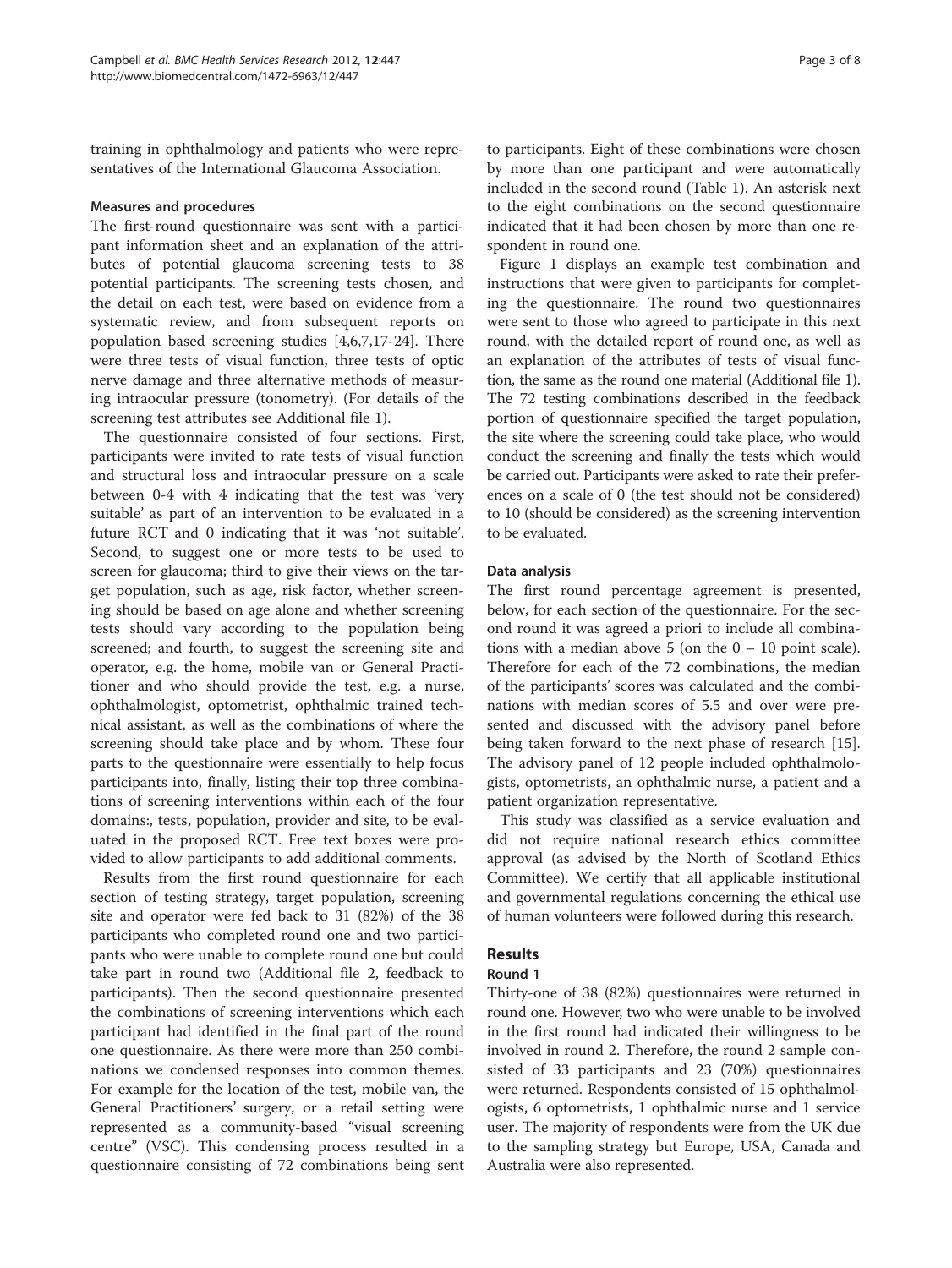<span id="page-3-0"></span>Table 1 Combinations from round one suggested by more than one respondent

| Population                                       | Site                    | Provider                                           | <b>Test</b>                                               |
|--------------------------------------------------|-------------------------|----------------------------------------------------|-----------------------------------------------------------|
| 60 years                                         | vision screening centre | technician*                                        | SAP                                                       |
| 50 years                                         | hospital                | nurse                                              | GAT and fundoscopy                                        |
| 50 years                                         | vision screening centre | technician*                                        | tonometry (Icare or tonopen or NCT) and FDT               |
| 50 years                                         | optometry practice      | optometrist                                        | GAT and fundoscopy                                        |
| 50 years                                         | optometry practice      | optometrist                                        | GAT and FDT                                               |
| 40 years for those with FH or of black ethnicity | vision screening centre | technician*                                        | SAP (non specified) repeat test required                  |
| 40 years for those with FH or of black ethnicity |                         | vision screening centre optometrist or technician* | GAT and angle assessment,<br>HRT and visual function test |
| 40 years for those with FH or of black           | vision screening centre | technician*                                        | <b>FDT</b>                                                |

\* ophthalmic trained technical assistant FDT – Frequency doubling perimetry GAT - Goldmann applanation tonometry HRT-Heidelberg Retina Tomograph.

NCT – Non-contact tonometry. SAP – Standard automated perimetry.

FH - First degree relative with glaucoma.

The main results for round 1 are summarized in the text for more detailed tables these are detailed in Additional file [2](#page-6-0) Feedback to participants from the round one Delphi.

Twenty nine (93%) indicated that a test of visual function should be considered, 28 (90%) a test of structural loss and 28 (90%) a measure of intraocular pressure. However, there was wide variation in rating of which test

in each of these categories was most suitable for use. (See Additional file [2\)](#page-6-0).

For the age when screening should start, one participant (3%) would screen at 30 years of age for those of black ethnicity. Nine (29%) would begin screening for those in their 40s but the majority, 17 (55%) recommended 50s with four (16%) recommending 60 years of age.



following combinations on a scale from 0-10.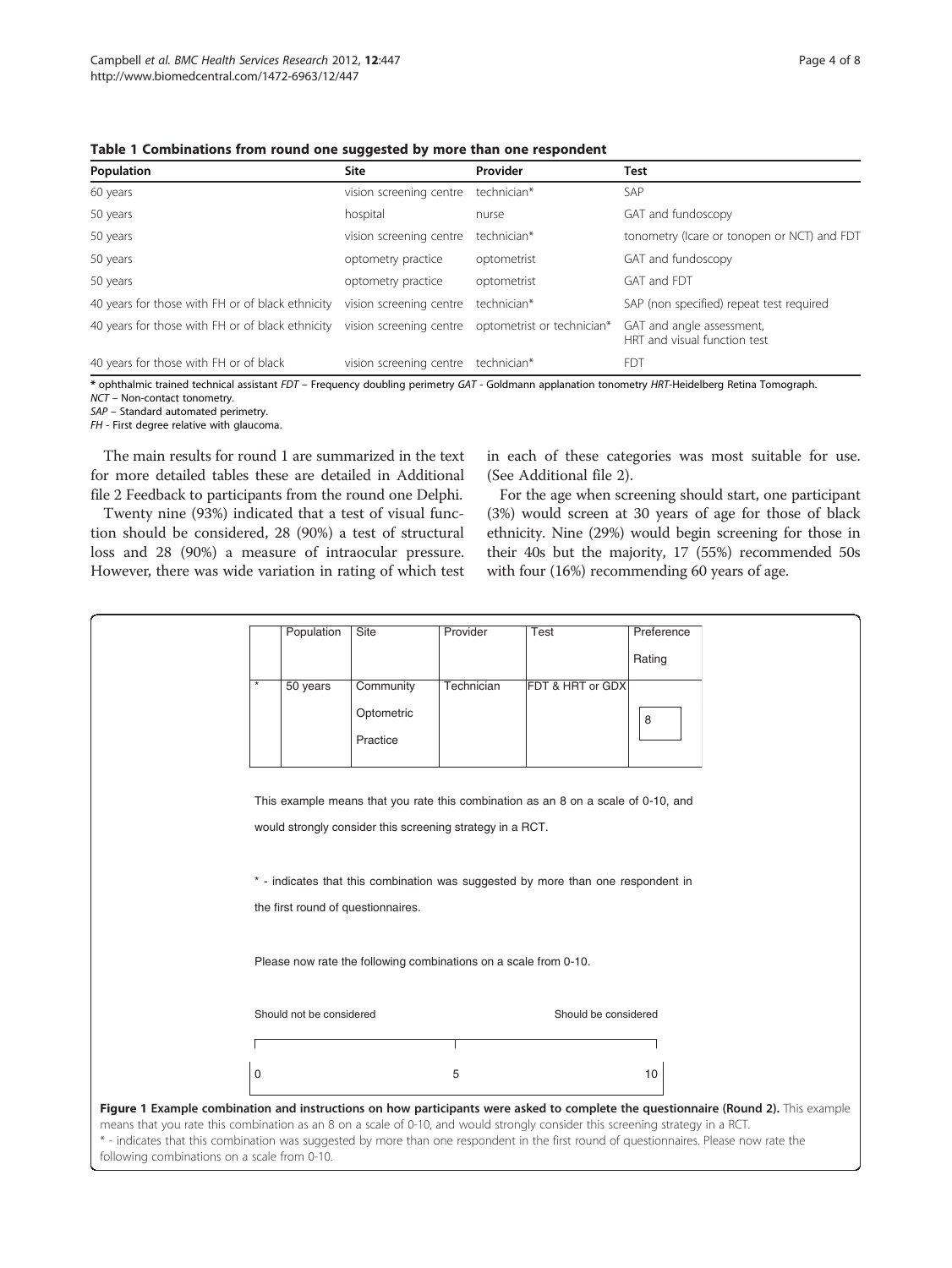Fourteen (45%) would screen on age alone as opposed to age and an additional risk factor, 12 (39%) would screen on age alone with an additional risk factor and five (16%) were unsure. Respondents who recommended screening on age and another risk factor, 24 (77%) identified having a parent with OAG, 23 (74%) a sibling with OAG, 22 (71%) people of black ethnic group, as the important risk factors. When asked if the screening tests would vary according to the population screened only 8 (26%) respondents would vary their choice of tests according to the population being screened.

The majority indicated suitable (rated 3 and 4 on the 0-4 scale) sites to administer the tests were community optometric practice (24, 78%), mobile van (14, 46%) or general practice (13, 42%). Several novel sites were also suggested, open access care centers for those not registered with a General Practitioner, shopping malls, church or community centers. The top test operator (rated 4, very suitable) was technician (15, 48%), community optometrist (12, 39%), specialist glaucoma trained optometrist (12, 39%), nurse (8, 26%) and only one (3%) rated self testing as very suitable.

## Round 2

Based on the reported responses the participants were then asked to rate the 72 combinations in terms of their feasibility as screening interventions for evaluation in a future screening trial. Figure 2 shows the median scores for every screening strategy combination. The top six combinations (median of 5.5 and over) are detailed in Table [2](#page-5-0). There was evidence of consensus for initiating screening at age 50 and for screening taking place in a community setting (either the optometrists or a community visual screening centre (VSC), with ophthalmic trained technical assistants delivering the screening tests which were all rated individually as very suitable in round 1. Tailoring screening to higher risk groups was not short-listed. However, one combination did include a questionnaire to identify at-risk groups.

The selected top combinations were a combination of the individual preferences in round one for screening starting at age 50, in a community setting, by a technician. A wide range of tests for the screening intervention were identified and round one had highlighted some uncertainties around the tests from free text comments (section "Quotes from the round one Delphi questionnaires showing reasons for lack of consensus about tests") which seems to be reflected in the different tests chosen.

Choice of screening strategy

'It is my belief that threshold field tests are

inappropriate for screening

(should be reserved for diagnosis) because they are associated with considerable false positives (and probably false negatives).'

'Simple functional test should be used'

'Any screening programme for glaucoma must include a field test.'

'Technicians are better at following protocols than doctors'.

'I rated certain combinations low because I don't believe the method has any value in any usage (i.e. Icare tonometer).'

'I am very uncertain about tonometry in screening-do we want to detect ocular hypertension or glaucoma? If we test for ocular hypertension we will generate huge

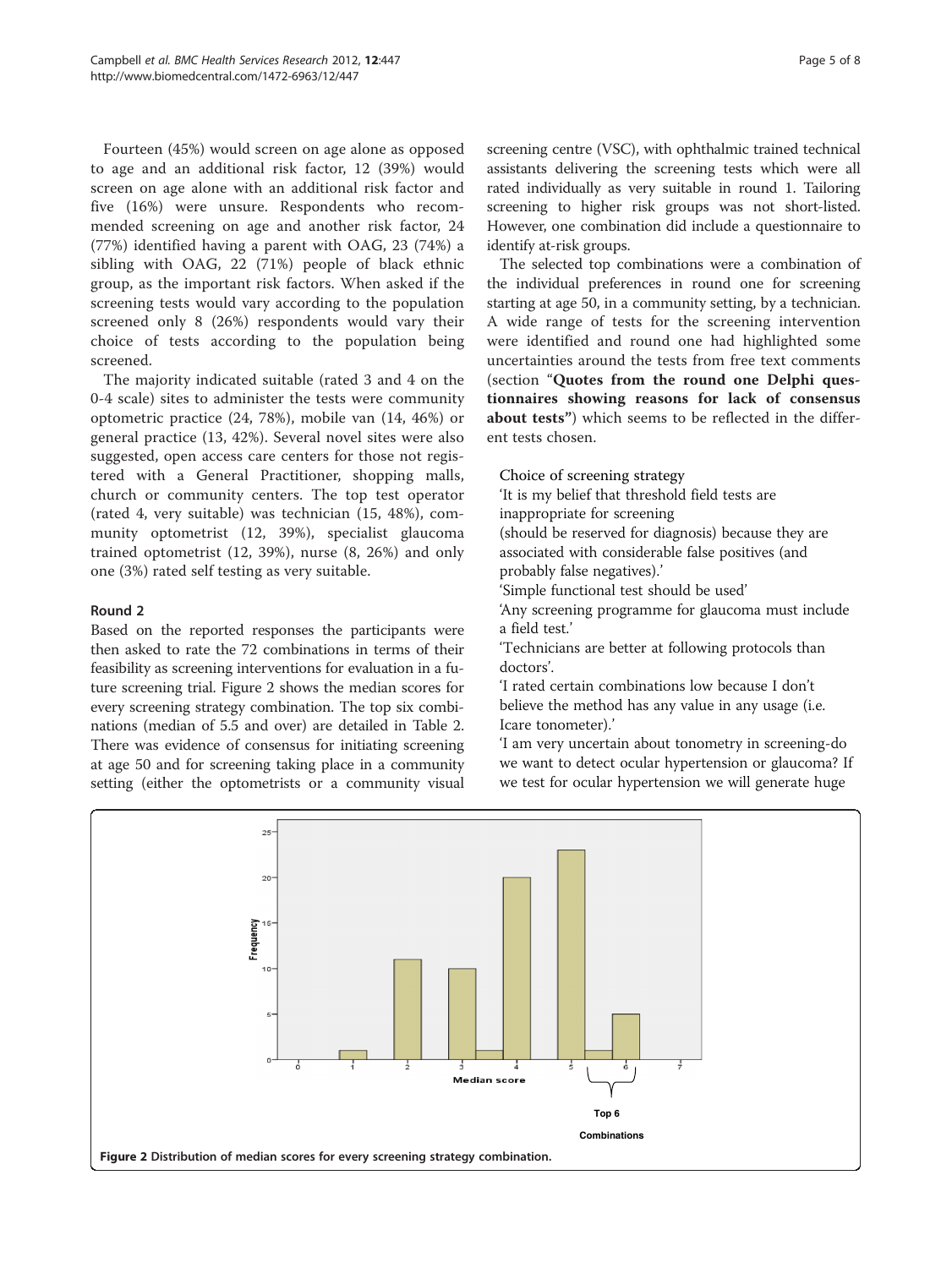<span id="page-5-0"></span>Table 2 Shortlisted interventions from round two

| Population                     | Site               | Provider                | Test                                                             |   |
|--------------------------------|--------------------|-------------------------|------------------------------------------------------------------|---|
| Optometry Practice<br>50 years |                    | Technician*/Optometrist | NCT, SAP (multiple stimuli) and HRT                              | 6 |
| 50 years                       | Optometry Practice | Technician*             | Icare tonometry, FDT, and disc photography                       |   |
| 50 years                       | VSC                | Technician*             | Tonometry (Icare or tonopen or NCT) and FDT                      |   |
| 50 years                       | vsc                | Technician*             | GAT, SAP and disc photography                                    |   |
| 50 years + risk score          | VSC                | Technician*             | Tonometry and rapid reproducible imaging or visual function test |   |
| 50 years                       | vsc                | Technician*             | NCT and FDT and HRT or GDx                                       |   |

\* ophthalmic trained technical assistant.

Risk score - based on self identified risk factors by questionnaire sent to the screening cohort - including family history, black ethnic group, myopia or no prior visits to eye care services.

VSC – Vision Screening Centre.

FDT – Frequency doubling perimetry GAT - Goldmann applanation tonometry GDx - Scanning laser polarimetry.

HRT – Heidelberg retinal tomograph.

NCT – Non-contact tonometry.

SAP – Standard automated perimetry.

numbers of false positives for glaucoma but who do have ocular hypertension (many of whom will have a thick cornea). Though radical, I think we should exclude intraocular pressure, on balance, since it is such a poor test for glaucoma.'

'The screening programme must be feasible in terms of cost of equipment and paying for technicians, which eliminates almost everything except Non Contact Tonometry, and computer based solutions such as Frequency Doubling Technology, Motion Detection Technology and Oculo-Kinetic Perimetry.'

#### The advisory panel

These results were then presented to the advisory panel. The panel agreed that the six short-listed interventions would be combinations which would be worth taking forward to explore in our interviews with providers in the next part of the research [\[15,16](#page-7-0)]. It was noted that many of the chosen tests were not screening tests but diagnostic tests, in that the initial test for screening is not supposed to give the definitive answer but to identify those who are unlikely to have glaucoma and move those with a positive result for further scrutiny and diagnosis [[24](#page-7-0)]. The advisory panel recommended that during the interviews a single technology based test  $\pm$  tonometry as the screening intervention should also be explored, with the battery of tests identified in round two as the diagnostic strategy for people whose test result was positive on the initial screening.

The panel noted that the six combinations did not include a combination for identifying at risk groups, (those with a family history of glaucoma in a first degree relative or those of black ethnicity), apart from a screening questionnaire. It was recommended to explore how best to target the higher risk groups in the coming interviews highlighted above. The panel recommended that other vulnerable groups at greater risk of going blind from late detected glaucoma are those from low socio-economic groups, low education groups and those who are housebound and known not to have easy access to eye care services. A few members of the panel argued that the greatest risk was linked to late or no contact with eye care services and social deprivation rather than to black ethnicity. For all members the main problem proposed was identifying interventions that would encourage those at risk to attend for screening. This would be particularly difficult for at risk groups, such as Afro-Caribbean groups, where the risk of open angle glaucoma may be greater than for other African groups. Most members felt it would be more acceptable and feasible to identify the target population by age, geography and social deprivation scores for example by post code, electoral roll and General Practice records.

## **Discussion**

The Delphi panel of experts identified six screening intervention combinations to take forward to the next phase of the research. All included starting screening at age 50 years with one using an additional risk score to identify at risk groups. Most identified the site as a community based visual screening centre which included, general practice, mobile van or retail outlet, with the other combinations identifying community optometry. All combinations included an ophthalmic trained technician as the test provider with one combination also including an optometrist. Opinions about tests were less certain but most included a measure of intra ocular pressure.

The response rate to our Delphi survey for both rounds was high. Main studies detailing the method argue that rigor can be maintained with a response rate of 70% which we have reached [[8,10\]](#page-7-0). Our panel was made up of a range of experts in the field of ophthalmology. Mainly UK based as this was related to provision within the NHS. Our panel of international experts was small and may not include the views of all with an interest in glaucoma screening.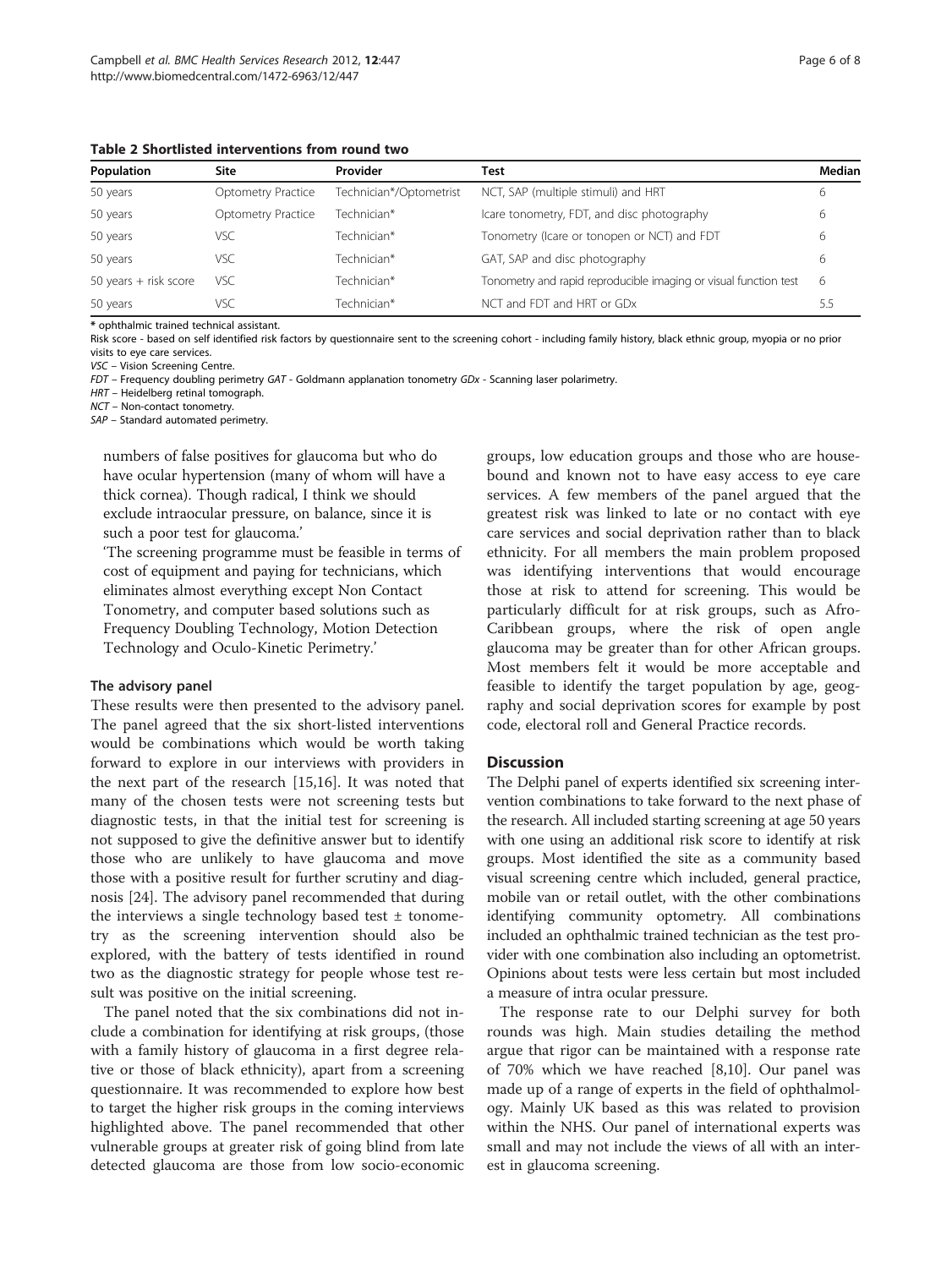<span id="page-6-0"></span>There are no universally agreed criteria in Delphi methodology for the selection of experts and there are variations in the guidance on the minimum or maximum number of experts required [[25\]](#page-7-0). What appears to be important is common sense, and practical logistics to gain coverage of relevant expertise, not based on numbers but on the quality of the group, to ensure specialist consideration of a wide range of views [[14](#page-7-0)]. Using the purposive sampling approach helped to achieve agreement in most of the components and the range of tests reflects the differences in clinical opinion which does require further exploration. Having a further advisory panel which included a range of experts and a service user helped to provide another clinical view as well as explore other areas of importance (such as at risk groups) and the possibilities for further study. However, we do acknowledge the potential for bias in the experts and group selected.

Although a Delphi process removes some of the problems of interaction it also can remove some of the benefits of an exchange of information [[25](#page-7-0)]. Therefore, reporting the results to the advisory panel, the further discussion helped to confirm that, given the number of tests selected, some participants appeared to be identifying a diagnostic strategy rather than a screening strategy. There was also recognition that high-risk groups had not been shortlisted. They advised that there should be further exploration of the tests and at risk groups through the qualitative interviews in the next phase of the intervention development [\[15,16](#page-7-0)].

There is debate about what initial percentage agreement demonstrates consensus. We selected those with a median of 5.5 and above on our 0-10 scale and this is supported in other studies where consensus or agreement can range from a starting percentage of 51% to 70% [\[14,26,27](#page-7-0)].

It may be argued that using an advisory panel as well as doing a Delphi survey made our study complicated and that the Delphi study was in some ways over ruled by the panel. However, we believe that both approaches enhanced our work in that we gained both a clinical perspective, evidence based perspective as well as a practical approach to the next stage of the study.

The findings from this study are consistent with the World Glaucoma Association (WGA) consensus guidelines on glaucoma screening [\[28\]](#page-7-0). The guidelines highlight that the best single test or group of tests for OAG screening are not yet determined and it was noted that the tests that are available and effective for case- finding are not necessarily the same as those for population screening. The WGA consensus guidelines note that although the best evidence to date suggests screening of high risk subgroups is more cost-effective it also suggests that population-based screening studies are required to determine optimal screening strategies and

their cost-effectiveness [[28](#page-7-0)]. The WGA guidelines process did not use formal consensus methodology and the evidence to underpin the guidance was not identified or synthesized systematically.

## **Conclusions**

This study has used an established method for the systematic use of expert opinion, informed by prior Health Technology Assessment reviews [[4,6,7\]](#page-7-0). It informs the choice, from the many potential screening test interventions, of those interventions most likely to be feasible for population screening for glaucoma. The next step of this research is to explore the feasibility and acceptability of these interventions to both service providers and users and to evaluate their potential cost-effectiveness. This phased approach develops the methodology for complex interventions in the context of a potential glaucoma screening trial.

## Additional files

[Additional files 1:](http://www.biomedcentral.com/content/supplementary/1472-6963-12-447-S1.pdf) Attributes of candidate glaucoma screening tests. An explanation of the attributes of tests of visual function to be considered as part of a glaucoma screening intervention.

[Additional file 2:](http://www.biomedcentral.com/content/supplementary/1472-6963-12-447-S2.pdf) Feedback to participants from the round one Delphi. A summary of the responses from round one sent to all participants with their round two questionnaires.

#### Competing interests

The authors declare that they have no competing interests.

#### Authors' contributions

JMB, MKC, JF, AG, and CRR had the original ideas for the study. All authors developed the protocol. SEC, AG, JB, CRR conducted the Delphi survey and performed the analysis. AAB gave clinical advice on each round of the Delphi process. All authors contributed to revisions of the paper.

#### Acknowledgements

We thank all the glaucoma specialists who took part in the Delphi process. We thank the Glaucoma screening Platform Study advisory panel including R Bativala, D Crabb, D Garway-Heath, M Griffiths, R Hitchings; S McPherson, A Tuulonen, A Viswanathan, H Waterman, R Wormald, D Wright for their guidance and contribution to the Delphi process and Luke Vale and Rodolfo Hernandez for their advice on development of the Delphi questionnaires. This paper was developed from the first phase of a project funded by the MRC (project reference G0701759) Developing the intervention & outcome components of a proposed randomized controlled trial of screening for open angle glaucoma. The Health Services Research Unit is core funded by the Chief Scientist Office of the Scottish Government Health Directorates. The views expressed in this report are those of the authors and not necessarily those of the funders.

#### Author details

<sup>1</sup>School of Nursing Sciences, Edith Cavell Building, University of East Anglia, Norwich Research Park, Norwich, UK. <sup>2</sup> Health Services Research Unit University of Aberdeen, Health Sciences Building, Foresterhill, Aberdeen, UK. <sup>3</sup>Child Health, University of Dundee, MACHS Building, Tayside Children's Hospital, Ninewells Hospital and Medical School, Dundee, UK.

Received: 28 September 2011 Accepted: 31 July 2012 Published: 5 December 2012